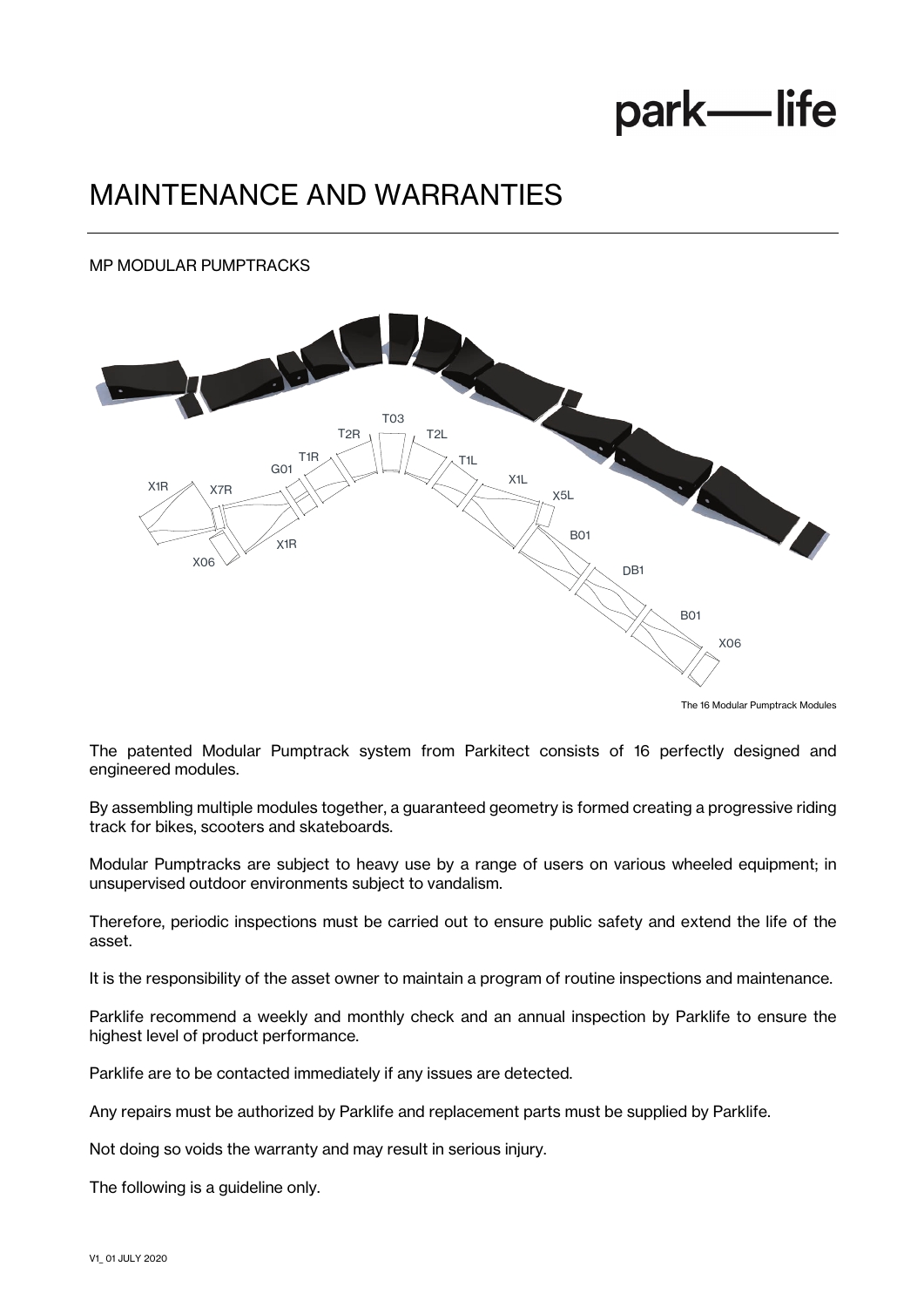# park—life

INSTALLATION Ensure the Modular Pumptrack was installed by Parklife.

WEEKLY CHECK Carry out a check (including but not limited to):

Completeness i.e. no missing parts.

Continuity i.e. no gaps between the modules.

The 2m safety zone around the track (from any given point) is free from vertical hazards i.e. litter bins, barriers, etc.

Anything on the track that would cause the user to slip i.e. stones, leaves, etc.

#### MONTHLY CHECK

Carry out a check (including but not limited to):

#### **Stability**

Tightness of all assembly hardware

Integrity of the riding surface i.e. check for chips or cracks

Existing vegetation is being maintained a minimum of 2m from the track

New trees are planted further than 4m from the track

Vehicles (including maintenance mowers) are kept a minimum of 2m from the track

Pesticides and Herbicides are kept well clear of the track.

#### ANNUAL INSPECTION

Engage Parklife to carry out an annual inspection including but not limited to:

Inspect all fixings and replace or re-tighten as needed

Inspect the fiberglass riding surface and repair any chips and scratches as needed

Inspect the timber structure and re-seal as needed.

#### **GRAFITTI**

Parklife to be contacted should the track be graffitied so they can best advise the right strategy to remove.

#### CONTACTS Supplier Parklife

0295 348 859 info@parklife.co.nz www.parklife.co.nz

#### WARRANTY

Parkitect's warranty on materials and workmanship to follow: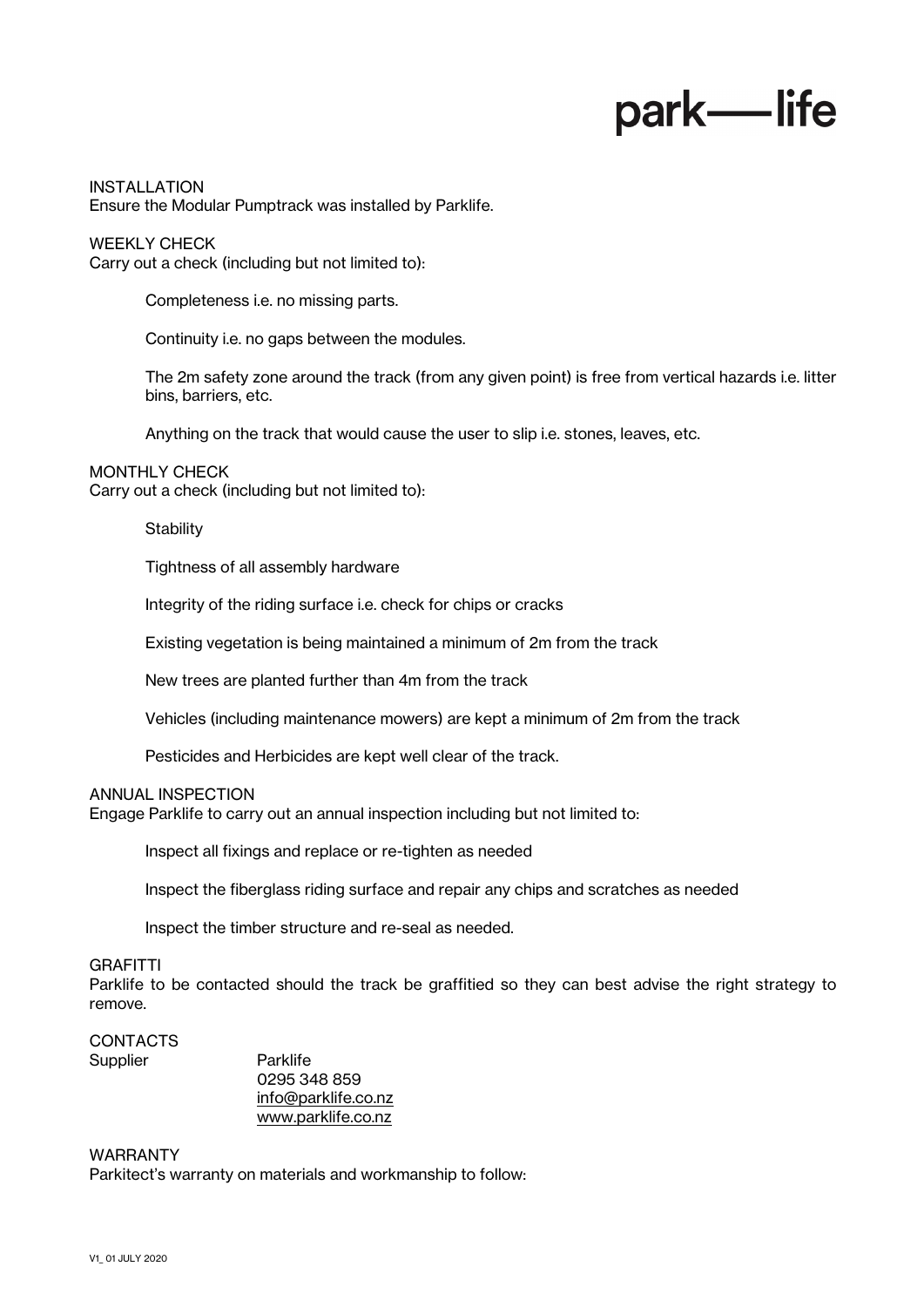



*Reutenenstrasse 22, CH-9042 Speicher AR*

### **WARRANTY**

**What is Covered?** This warranty covers defects in materials and workmanship at the time of transfer of risks in PARKITECT pumptracks sold completely assembled by PARKITECT or an authorized PARKITECT dealer ("Product").

**How Long Does Coverage Last?** This voluntary manufacturer's warranty is limited to:

**10 years** for the functional strength of all precast concrete elements,

**5 years** for the functional strength of all: galvanizing and non-coated steel/metal parts, solid plastic parts and wooden parts preserved by oil impregnation on a regular basis, depending on local weather conditions,

**2 years** on surfaced plywood boards, wood surface treatment, as well as galvanizing, sealants & paint coatings,

from the date of purchase of the Product and is limited to the first purchaser of the Product. Failure to report a defect to PARKITECT or to a PARKITECT dealer within 2 months after first possible detection shall make this warranty void. Transfer of the Product from the first purchaser to another person terminates this limited warranty.

The limited warranty shall only be granted in case a maintenance service has been effected according to inspection and maintenance requirements as set forth in the Owner's manual and Product's maintenance instructions. The effected annual maintenance service shall be confirmed by stamp and signature. In case such an annual maintenance service has not been effected the warranty shall be void. Costs for maintenance and service have to be borne by the owner of the Product.

Repaired or replaced components of the Products are covered for the remainder of the original warranty period and subject to the conditions outlined in the original warranty, to the extent permitted by law.

Hereby PARKITECT grants a worldwide voluntarily manufacturer's warranty. To the extent permitted by law and unless a shorter duration is stipulated by law, any warranties implied by law are limited in duration to maximum ten, respectively five or two years, from the date of purchase of the Product and are limited to the first purchaser of the Product.

**What Will PARKITECT Do?** PARKITECT will replace or repair any defective Product at PARKITECT's discretion. Shipping costs incurred from replacement will be borne by PARKITECT. The defective parts shall be returned upon request. You must pay charges in connection with replacement of any non-defective parts. In such a case, you will be alerted to the advisability of replacing non-defective parts, so you can pre-authorize the costs.